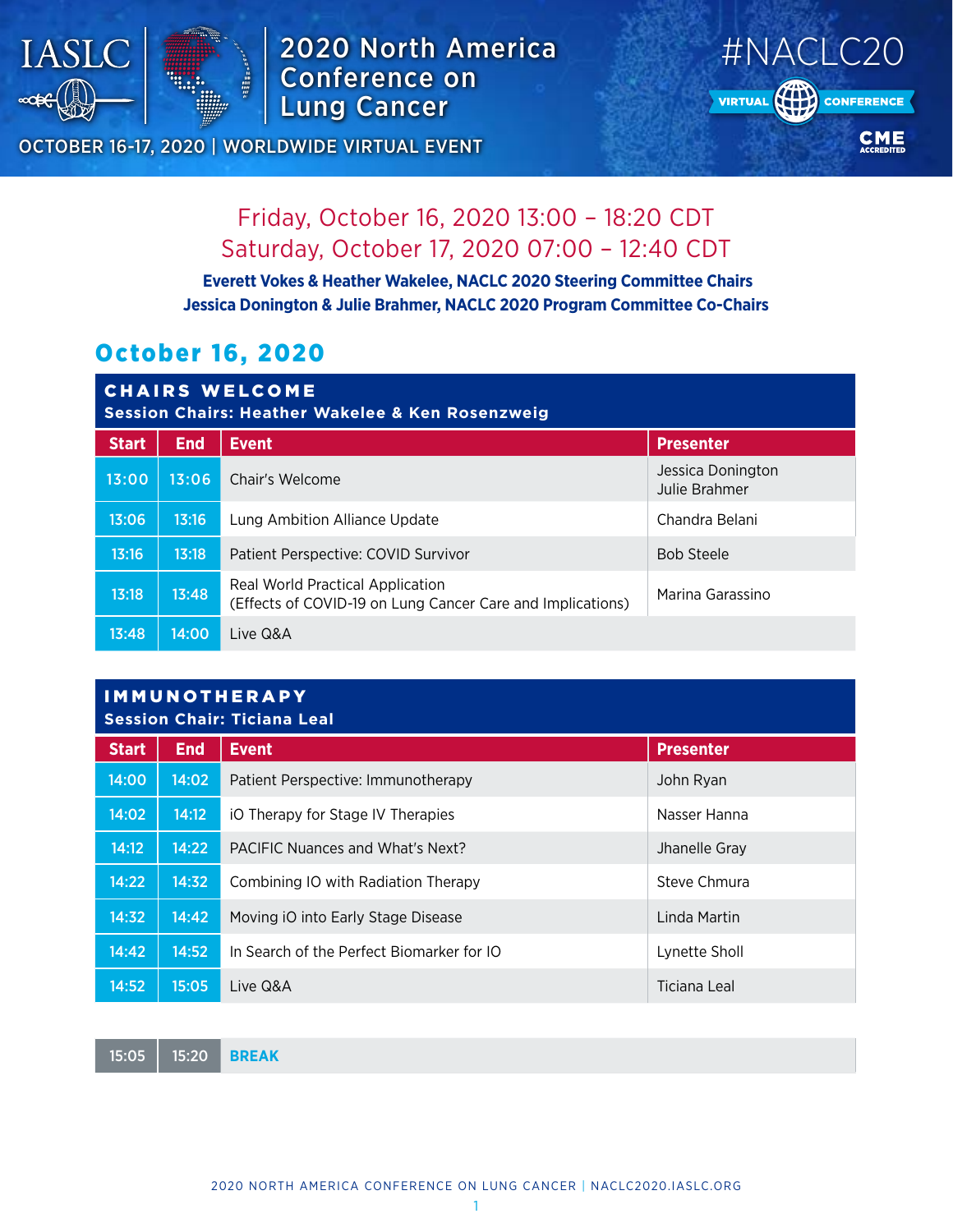# ORAL ABSTRACT SESSION 1

**Session Chair: Everett Vokes**

| <b>Start</b> | <b>End</b> | <b>Event</b>                                                                                                                                                                                                               | <b>Presenter</b>         |
|--------------|------------|----------------------------------------------------------------------------------------------------------------------------------------------------------------------------------------------------------------------------|--------------------------|
| 15:20        | 15:22      | <b>Patient Perspective</b>                                                                                                                                                                                                 | John Doll                |
| 15:22        | 15:30      | Nivolumab (NIVO) + Ipilimumab (IPI) + 2 Cycles of<br>Platinum-doublet Chemotherapy (Chemo) vs. 4 Cycles Chemo<br>as First-line (1L) Treatment) for Stage IV/Recurrent Non-small<br>Cell Lung Cancer (NSCLC): CheckMate 9LA | David Carbone            |
| 15:30        | 15:38      | Nivolumab (NIVO) + Ipilimumab (IPI) vs. Platinum-doublet<br>Chemotherapy (Chemo) as First-line (1L) Treatment for<br>Advanced Non-Small Cell Lung Cancer (aNSCLC): 3-year<br>Update from CheckMate 227 Part 1              | Julie Brahmer            |
| 15:38        | 15:46      | Tislelizumab Plus Chemotherapy vs. Chemotherapy Alone as<br>First-line Treatment for Advanced Squamous Non-Small Cell<br>Lung Cancer                                                                                       | Jie Wang                 |
| 15:46        | 15:56      | <b>Discussant</b>                                                                                                                                                                                                          | Deborah Doroshow         |
| 15:56        | 16:11      | Live Q&A                                                                                                                                                                                                                   | Everett Vokes            |
| 16:11        | 16:19      | Pembrolizumab for Advanced Mesothelioma:<br>Results from the Phase 2 KEYNOTE-158 Study                                                                                                                                     | Timothy Yap              |
| 16:19        | 16:27      | Trilaciclib Reduces the Need for Growth Factors and Red<br>Blood Cell Transfusions to Manage Chemotherapy-Induced<br>Myelosuppression                                                                                      | Renata Ferrarotto        |
| 16:27        | 16:37      | <b>Discussant</b>                                                                                                                                                                                                          | <b>Melina Marmarelis</b> |
| 16:37        | 16:55      | Live Q&A                                                                                                                                                                                                                   | <b>Everett Vokes</b>     |
| 16:56        | 17:00      | Tobacco Moment: Lung Cancer Screening and Smoking<br>Cessation Clinical Trials (SCALE) Collaboration (NIH Study)                                                                                                           | Stephanie Land           |

17:00 18:00 **Virtual Posters & Virtual Exhibit Hall**

## October 17, 2020

| <b>OLIGOMETASTATIC LUNG CANCER</b><br><b>Session Chairs: Jyoti Patel &amp; Daniel Gomez</b> |            |                                                                                          |                                    |
|---------------------------------------------------------------------------------------------|------------|------------------------------------------------------------------------------------------|------------------------------------|
| <b>Start</b>                                                                                | <b>End</b> | <b>Event</b>                                                                             | <b>Presenter</b>                   |
| 7:00                                                                                        | 7:04       | Chairs Welcome                                                                           | Jessica Donington<br>Everett Vokes |
| 7:04                                                                                        | 7:06       | Patient Perspective: Oligometastatic Lung Cancer                                         | Frank Sierawski                    |
| 7:06                                                                                        | 7:16       | Rationale for Aggressive Local Therapy in Metastatic<br>Disease - Who to Refer and When? | Sawsan Rashdan                     |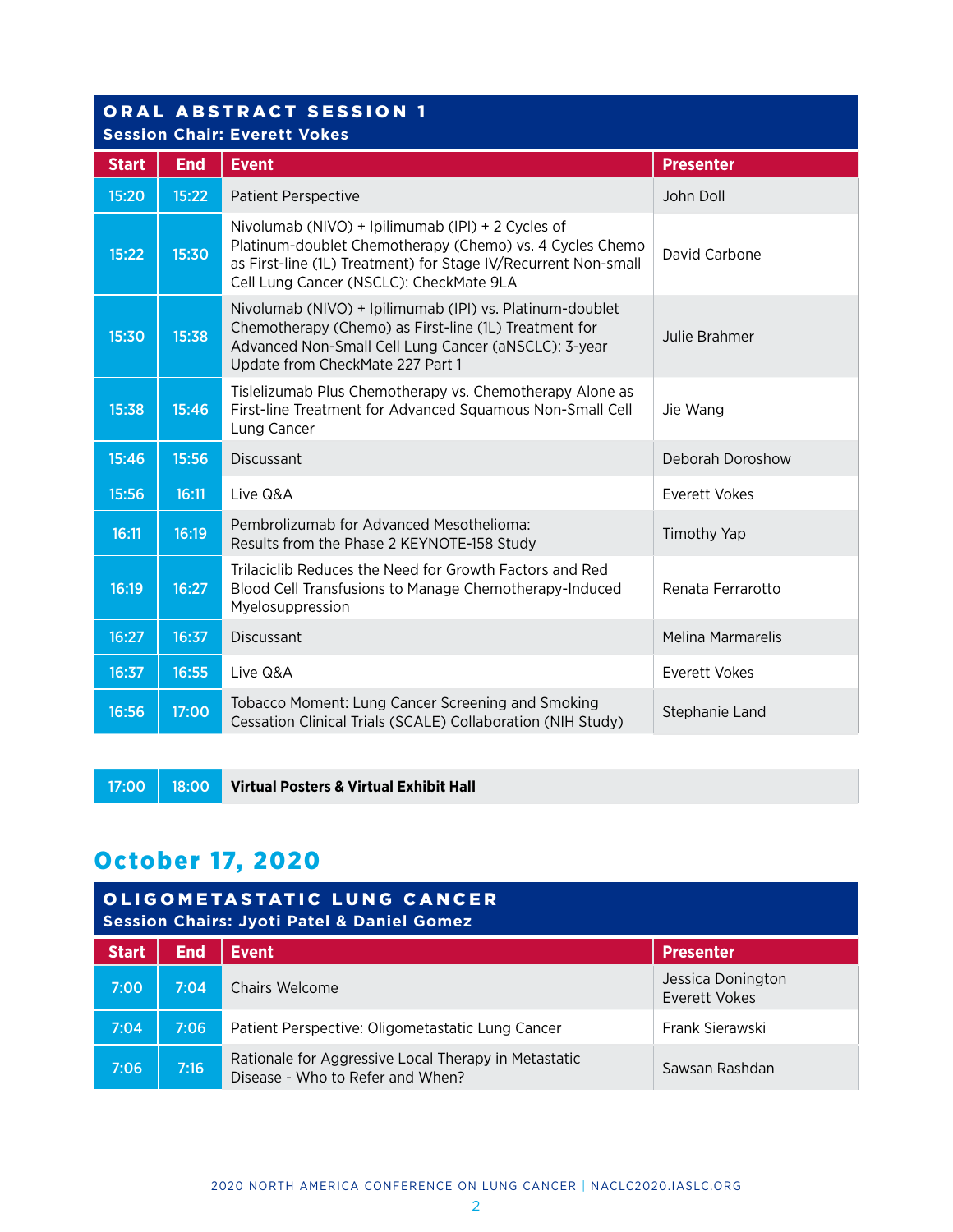### OLIGOMETASTATIC LUNG CANCER **Session Chairs: Jyoti Patel & Daniel Gomez**

| <u>UCSSION CHANGE UTOTER ACTIVE CONTINEER</u> |            |                                                                                     |                             |  |
|-----------------------------------------------|------------|-------------------------------------------------------------------------------------|-----------------------------|--|
| <b>Start</b>                                  | <b>End</b> | <b>Event</b>                                                                        | <b>Presenter</b>            |  |
| 7:16                                          | 7:26       | Surgery for Local Consolidated Therapy for Patients with<br>Oligometastatic Disease | Erin Gillaspie              |  |
| 7:26                                          | 7:36       | Radiation for Local Consolidation Therapy                                           | Tim Kruser                  |  |
| 7:36                                          | 7:50       | Live Q&A                                                                            | Jyoti Patel<br>Daniel Gomez |  |

### ORAL ABSTRACT SESSION 2 **Session Chair: Phil Bonomi**

| <b>Start</b> | <b>End</b> | <b>Event</b>                                                                                                                                              | <b>Presenter</b>       |  |
|--------------|------------|-----------------------------------------------------------------------------------------------------------------------------------------------------------|------------------------|--|
| 7:50         | 7:52       | <b>Patient Perspective</b>                                                                                                                                | Melissa Crouse         |  |
| 7:52         | 8:00       | Analysis of Resistance Mechanisms to Pralsetinib in Patients<br>with RET Fusion-Positive Non-Small Cell Lung Cancer<br>(NSCLC) from the ARROW Study       | Justin Gainor          |  |
| 8:00         | 8:08       | Tepotinib in Patients with Advanced NSCLC with MET Exon<br>14 (METex14) Skipping: Overall Efficacy Results from VISION<br>Cohort A                        | <b>Julien Mazieres</b> |  |
| 8:08         | 8:16       | Real-World Progression-Free Survival in Oncogenic Driver-<br>Mutated Non-Small Cell Lung Cancer (NSCLC) Treated With<br>Single-Agent Immunotherapy        | Joseph Bodor           |  |
| 8:16         | 8:26       | <b>Discussant</b>                                                                                                                                         | Joel Neal              |  |
| 8:26         | 8:41       | Live Q&A                                                                                                                                                  | Phil Bonomi            |  |
| 8:41         | 8:49       | Lung Cancer Screening Modifies Smoking Behavior                                                                                                           | Monica Reyes           |  |
| 8:49         | 8:57       | Trends of Incidence and Burden of Metastatic Disease at<br>Diagnosis of Lung Cancer after Implementation of Low Dose<br>CT Screening in the United States | Manoj P. Rai           |  |
| 8:57         | 9:05       | Volume Doubling Time and Radiomic Features Predict Tumor<br>Behavior of Screen-Detected Lung Cancers in the National<br>Lung Screening Trial (NLST)       | Jaileene Perez-Morales |  |
| 9:05         | 9:15       | <b>Discussant</b>                                                                                                                                         | <b>Betty Tong</b>      |  |
| 9:15         | 9:31       | Live Q&A                                                                                                                                                  | Phil Bonomi            |  |
| 9:31         | 9:35       | <b>Tobacco Moment: Practicalities of Delivering Smoking</b><br>Cessation Services in the Era of Telehealth                                                | <b>Bill Evans</b>      |  |

9:35 9:50 **BREAK**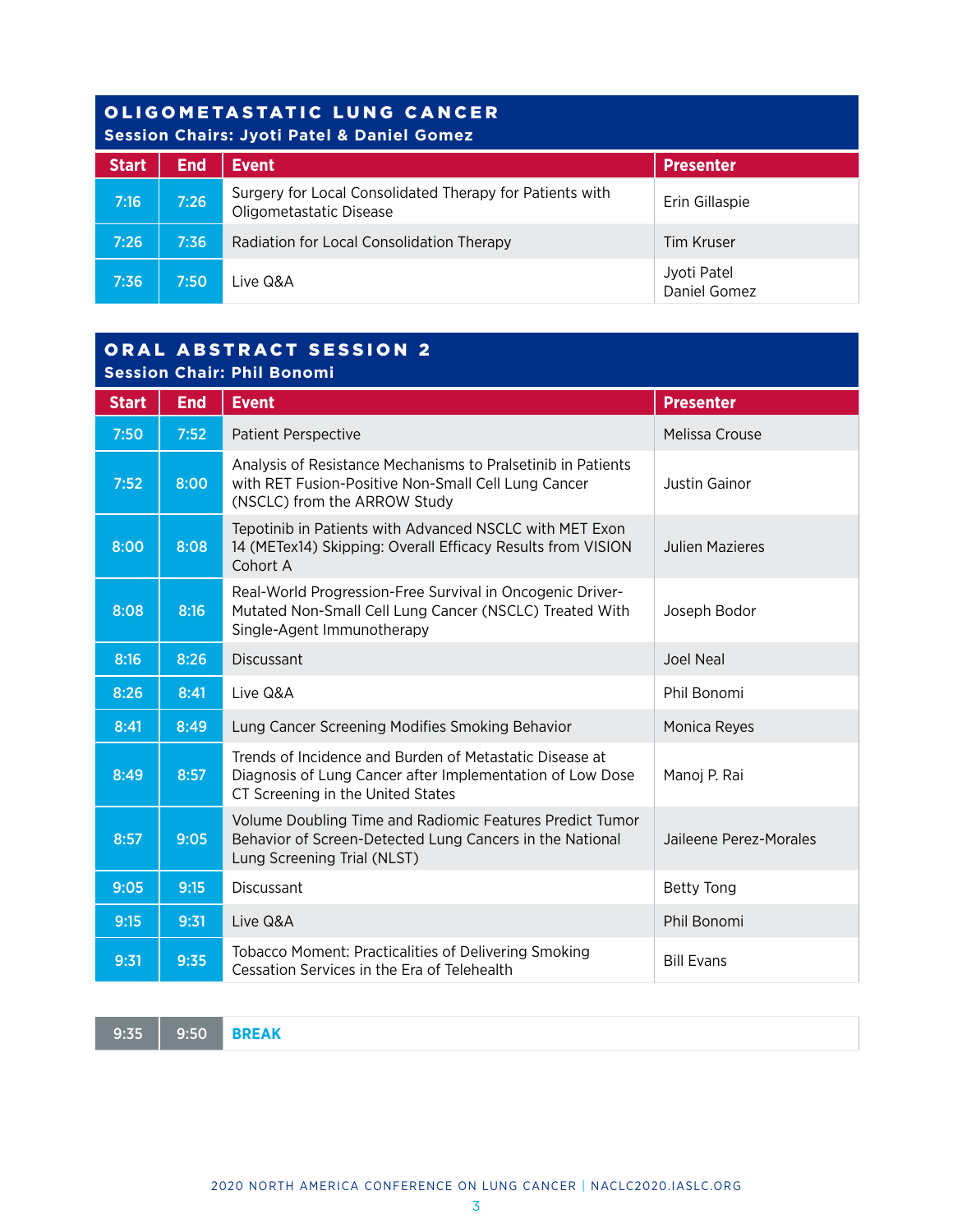## TARGETED THERAPY

| <b>Session Chair: Taofeek Owonikoko</b> |            |                                                                                                                                                              |                                          |  |
|-----------------------------------------|------------|--------------------------------------------------------------------------------------------------------------------------------------------------------------|------------------------------------------|--|
| <b>Start</b>                            | <b>End</b> | <b>Event</b>                                                                                                                                                 | <b>Presenter</b>                         |  |
| 9:50                                    | 9:52       | Patient Perspective: Targeted Therapies                                                                                                                      | <b>Frances Beard</b>                     |  |
| 9:52                                    | 9:56       | <b>Tobacco Product Update and Myth Busters</b>                                                                                                               | Mike Cummings                            |  |
| 9:56                                    | 10:06      | The Newest FDA Approvals for Targeted Therapies                                                                                                              | Charu Aggarwal                           |  |
| 10:06                                   | 10:16      | Panel Discussion: Patient-Driven Research                                                                                                                    | Janet Freeman-Daily<br><b>Ivy Elkins</b> |  |
| 10:16                                   | 10:26      | Should Targeted Therapy Be 1st Line (Over Chemo, IO, or<br>Chemo Plus IO) in All Patients, Regardless of the Targetable<br>Mutations (e.g. ROS-1, RET, MET)? | Zosia Piotrowska                         |  |
| 10:26                                   | 10:36      | <b>Beyond Tissue</b>                                                                                                                                         | Lynette Sholl                            |  |
| 10:36                                   | 10:45      | Live Q&A                                                                                                                                                     | Taofeek Owonikoko                        |  |

#### **CONCURRENT TUMOR BOARD 1:** Stage III NACLC (EGFR+): A Complicated Cased Complicated by COVID

Click here for more details regarding the case that will be discussed.

[NACLC2020.IASLC.org/wp-content/uploads/2020/10/NACLC2020-Stage-III-Tumor-Board-Case-moderator.pdf](naclc2020.iaslc.org/wp-content/uploads/2020/10/NACLC2020-Stage-III-Tumor-Board-Case-moderator.pdf)

| <b>Start</b> | <b>End</b> | <b>Event</b>            | <b>Presenter</b>                                                          |
|--------------|------------|-------------------------|---------------------------------------------------------------------------|
| 10:45        | 10:57      | Case Presentation       | Christine Bestvina                                                        |
| 10:57        | 11:50      | <b>Panel Discussion</b> | Ken Rosenzweig<br>Rafael Santana-Davila<br>Greg Durm<br>Jessica Donington |

### **CONCURRENT TUMOR BOARD 2:** What's Next After Turrisi in Small Cell Lung Cancer. Clinical Challenges and Future Directions (SCLC)

Click here for more details regarding the case that will be discussed. [naclc2020.IASLC.org/wp-content/uploads/2020/10/SCLC-Tumor-Board-Case-PDF.pdf](https://naclc2020.iaslc.org/wp-content/uploads/2020/10/SCLC-Tumor-Board-Case-PDF.pdf)

| <b>Start</b> | <b>End</b> | <b>Event</b>               | <b>Presenter</b>                                                         |
|--------------|------------|----------------------------|--------------------------------------------------------------------------|
| 10:45        | 10:47      | <b>Patient Perspective</b> | AJ Patel                                                                 |
| 10:47        | 10:57      | Case Presentations         | Neal McCall                                                              |
| 10:57        | 11:50      | <b>Panel Discussion</b>    | Kristin Higgins<br>Christine Hann<br>Taofeek Owonikoko<br>Brian Kavanagh |